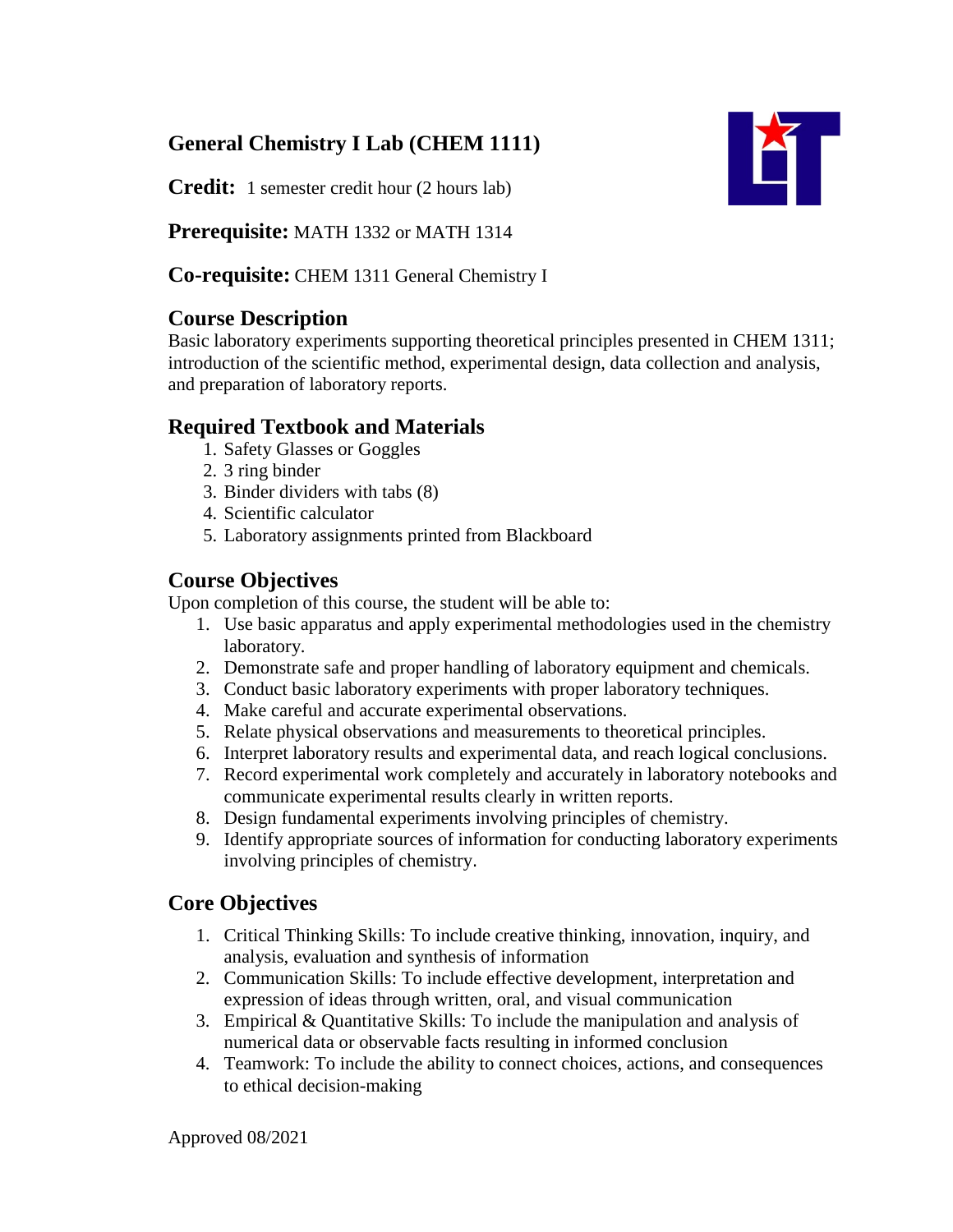CHEM 1111 Course Syllabus

### **Course Outline**

- A. Safety/Lab Orientation
	- 1. Safety in Academic Laboratories
	- 2. "Starting with Safety" Video
	- 3. Identification of Lab Equipment
- B. Proper Bunsen Burner Usage
- C. Identification of Substances by Physical Properties-Density
	- 1. Density of rubber
	- 2. Density of water
	- 3. Identification of unknown solids by density
	- 4. Identification of unknown liquids by density
- D. Basic Laboratory Techniques
	- 1. Measurement
	- 2. Separation Methods
		- a. Gravimetric Filtration
		- b. Suction Filtration
		- c. Separatory Funnel
- E. Separation of a Mixture by Physical Properties
	- 1. Magnetism
	- 2. Sublimation
	- 3. Filtration

#### 4. Evaporation

- F. Identification of an Ionic Compound
	- 1. Cation tests
	- 2. Anion tests 3. Flame tests
- G. Determination of the Empirical
- Formula of an Oxide
- H. Percent Composition of Hydrates
- I. Chemical Reactions
	- 1. A Series of Chemical Reactions of Copper
- J. Nomenclature
	- 1. Naming compounds
	- 2. Writing chemical formulas
- K. Covalent Bonding
	- 1. Model building
	- 2. VSEPR
- L. pH
	- 1. Determination of pH by indicators
	- 2. Titration
- M. Calorimetry/Specific Heat
- N. Core Assignment

## **Grade Scale**

| $90 - 100$ | A |
|------------|---|
| $80 - 89$  | B |
| $70 - 79$  | C |
| $60 - 69$  | D |
| $0 - 59$   | F |

#### **Course Evaluation**

Final grades will be calculated according to the following criteria:

1. Pre-lab Assignments 10% 2. Lab Reports 60% 3. Safety and Equipment Quizzes and Assignments 4. Core Assignment 20% 10%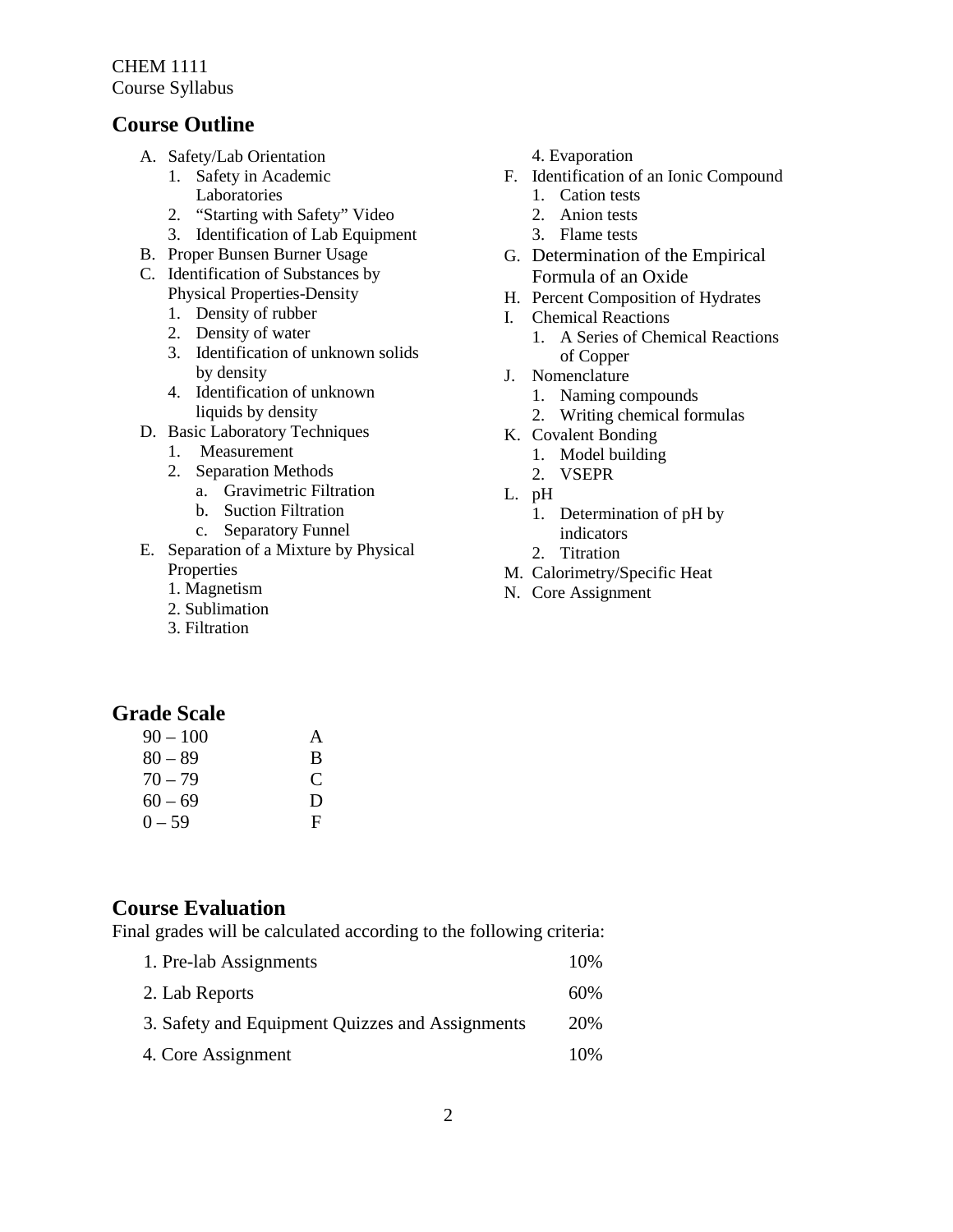CHEM 1111 Course Syllabus

### **Course Requirements**

- 1. Pre-lab Assignments on Blackboard.
- 2. Written lab reports.
- 3. Safety and equipment quizzes and assignments in class and on Blackboard.
- 4. Core Assignment.

#### **Course Policies**

- 1. **SAFETY GLASSES OR GOGGLES MUST BE WORN AT ALL TIMES IN THE LAB, NO EXCEPTIONS.**
- 2. **LAB APRONS MUST BE WORN AT ALL TIMES IN THE LAB, NO EXCEPTIONS.**
- 3. Students will not be automatically dropped from the class due to poor attendance or grades. The student is responsible for initiating and completing the drop process. Discontinuing class attendance without properly submitting a drop request will result in a failing grade (F).
- 4. Students are expected to stay for the full duration of the lab period or until all data is taken, calculations are performed and the lab assignment is turned in. Reports are to be neat and complete. DO NOT USE RED INK. Corrections should be made by a single line through the incorrect data and the correction entered next to the old data.
- 5. Safety rules must be abided by at all times. Any student who continually breaks the safety rules will be removed from the class to insure the safety of the other students in the class.
- 6. Clean up the work station and the glassware used during the experiment. Points will be deducted for poor laboratory habits and leaving dirty glassware and dirty work station behind.
- 7. No food, drinks, or use of tobacco products in lab.
- 8. During class time, **all electronic devices need to be turned to silent or off,** unless prior approval has been given by instructor to have them set to vibrate. (Permission will only be given in emergency situations.)

**It shall be considered a breach of academic integrity (cheating) to use or possess on your body any of the following devices during any examination unless it is required for that examination and approved by the instructor:** 

- **Cell phone**
- **smart watch/watch phone**
- **laptop**
- **tablet**
- **electronic communication devices (including optical)**
- **earphones connected to or used as electronic communication devices.**
- **1st Offense: The exam will be taken from the student and the student will receive a grade of ZERO (0) for the exam which will be averaged into the student's class average and there will be NO MAKEUP of the test.**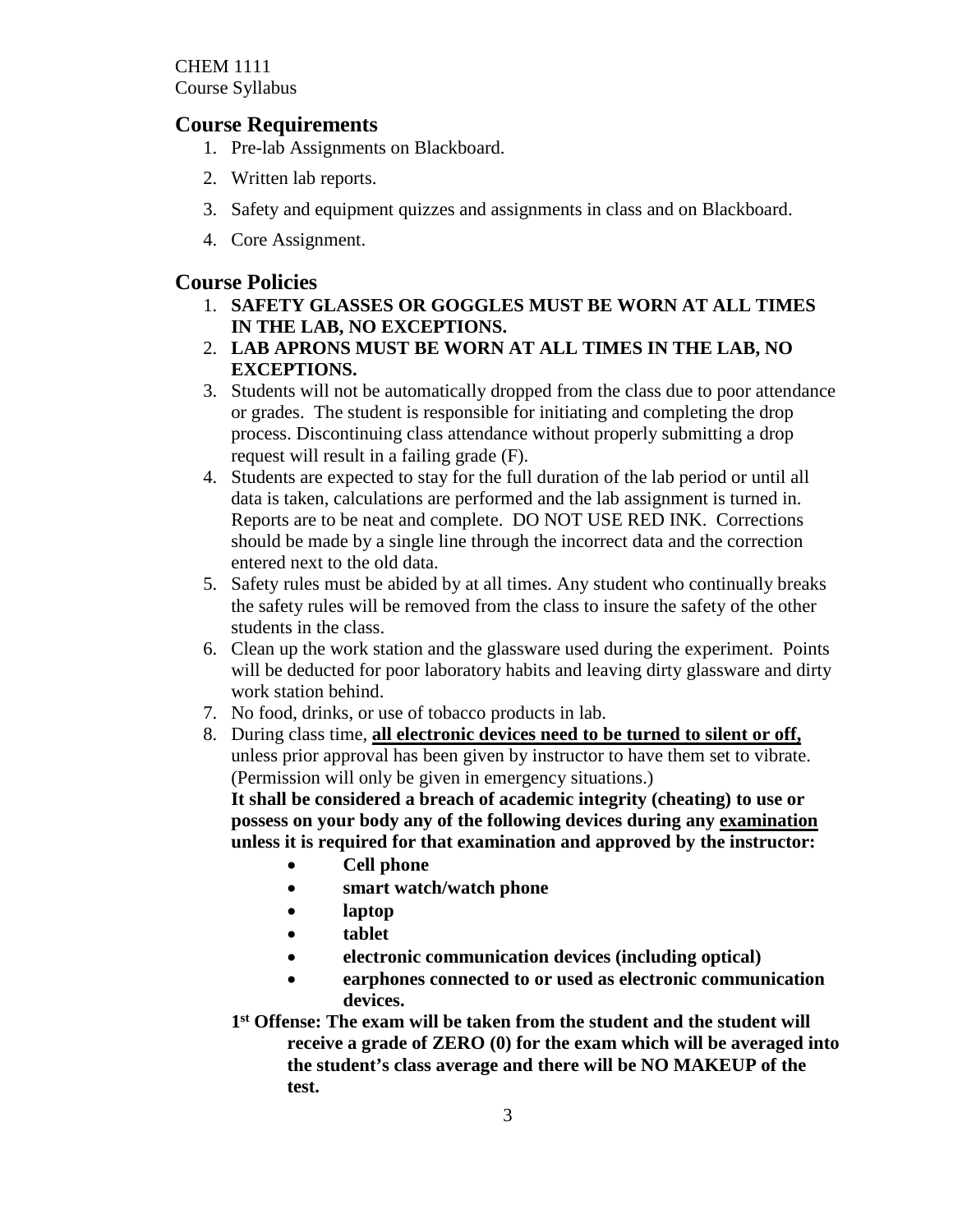**2nd Offense: The student will be removed from the class and will receive a grade of FAILING (F) for the entire lecture and lab grade. Students with special needs and/or medical emergencies or situations should communicate with their instructor regarding individual exceptions/provisions. It is the student's responsibility to communicate such needs to the instructor.**

- 8. Children are not allowed in the laboratory at any time.
- 9. Attendance in lab is mandatory. Two absences are allowed. If a student is tardy to class or departs early three (3) times, it will be equal to one (1) absence. Missed labs may be made up within one week without penalty at the instructor's discretion. Labs not made up within two weeks will result in a grade of zero (0). A lab that is one day to one week late will incur a 20 point penalty. A lab that is more than one week, but less than two weeks late will incur a 50 point penalty. At the end of the semester, three missed labs (grades of 0) will result in an automatic failing grade (F) for the course.
- 10. Additional class policies as defined by the individual course instructor.

### **Technical Requirements**

The latest technical requirements, including hardware, compatible browsers, operating systems, software, Java, etc. can be found online at:

https://help.blackboard.com/Learn/Student/Getting\_Started/Browser\_Support/Browser [Checker](https://help.blackboard.com/Learn/Student/Getting_Started/Browser_Support/Browser_Checker) A functional broadband internet connection, such as DSL, cable, or WiFi is necessary to maximize the use of the online technology and resources.

### **Disabilities Statement**

The Americans with Disability Act of 1990 and Section 504, Rehabilitation Act of 1973 are federal anti-discrimination statues that provide comprehensive civil rights for persons with disabilities. LIT provides reasonable accommodations as defined in the Rehabilitation Act of 1973, Section 504 and the American with Disability Act of 1990, to students with a diagnosed disability. The Special Populations Office is located in the Eagles' Nest Room 129 and helps foster a supportive and inclusive educational environment by maintaining partnerships with faculty and staff, as well as promoting awareness among all members of the Lamar Institute of Technology community. If you believe you have a disability requiring an accommodation, please contact the Special Populations Coordinator at (409)839-2018. You may also visit the online resource at Special Populations - [Lamar Institute of Technology \(lit.edu\)](https://www.lit.edu/student-success/special-populations)

### **Student Code of Conduct Statement**

It is the responsibility of all registered Lamar Institute of Technology students to access, read, understand and abide by all published policies, regulations, and procedures listed in the *LIT Catalog and Student Handbook*. The *LIT Catalog and Student Handbook* may be accessed at [www.lit.edu](http://www.lit.edu/) or obtained in print upon request at the Student Services